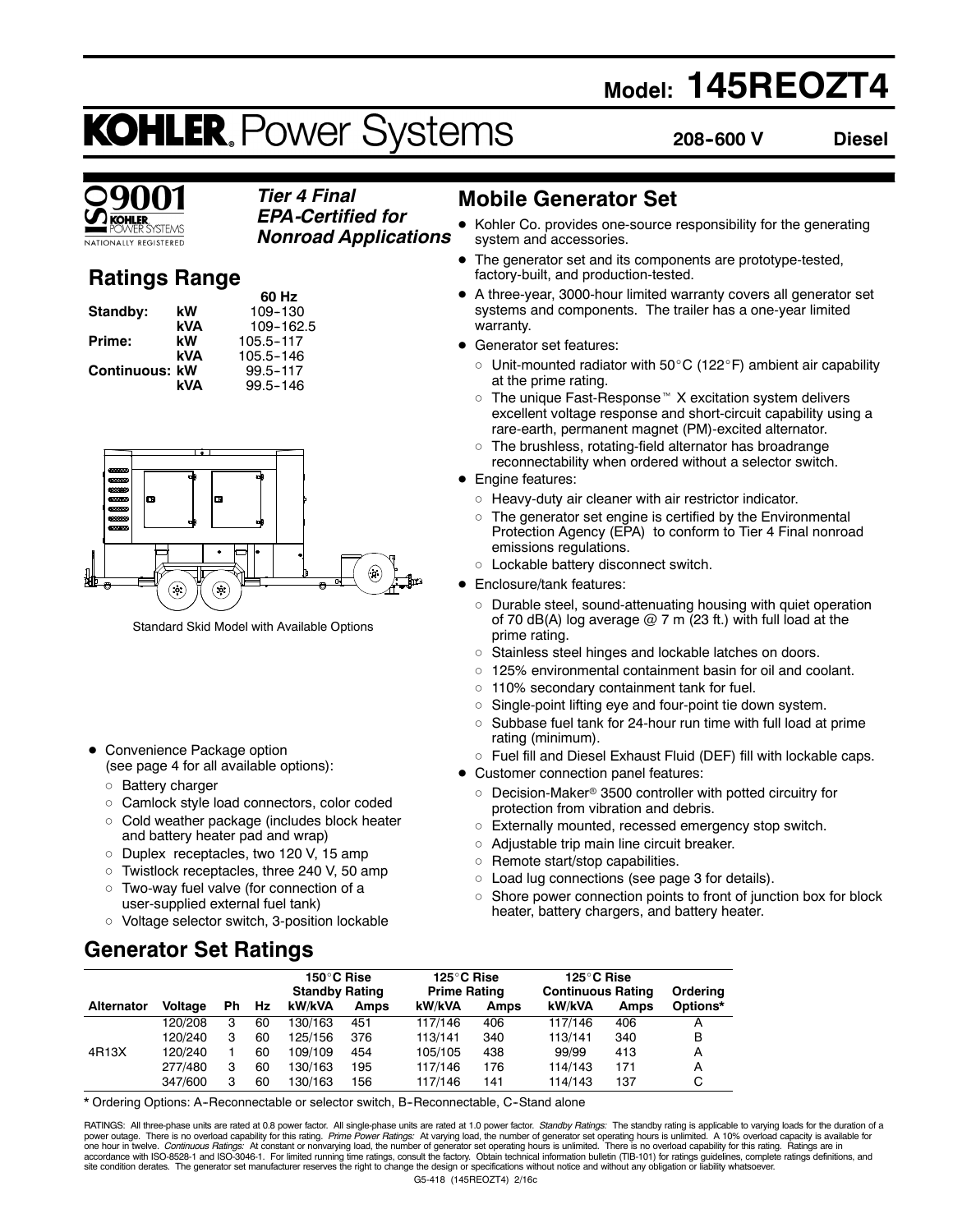### **Alternator Specifications**

#### **Specifications Alternator** Manufacturer **Kohler** Kohler Type 4-Pole, Rotating-Field Exciter type **Brushless**, Rare-Earth Permanent Magnet Leads: quantity, type 12, Reconnectable 6, 600 Volt Voltage regulator **Solid State, Volts/Hz** Insulation: NEMA MG1 Material Class H<br>Temperature rise Temporal Class H 150°C, Standby Bearing: quantity, type 1, Sealed Coupling **Flexible Disc** Amortisseur windings The Manuscript Control of Full Voltage regulation, no-load to full-load  $\pm 0.5\%$ <br>One-step load acceptance 100% of Rating One-step load acceptance Unbalanced load capability 100% of Rated Standby Current

Peak motor starting kVA @ 0.3 PF: (35% dip for voltages below) 480 V 4R13X (12 lead) 540

### **Engine**

### **Engine Specifications**

| Manufacturer                               | John Deere                          |
|--------------------------------------------|-------------------------------------|
| Engine: model, type                        | 6068HFG08                           |
|                                            | 4-Cycle Turbocharged,               |
|                                            | Charge Air-Cooled                   |
| Cylinder arrangement                       | 6 Inline                            |
| Displacement, L (cu. in.)                  | 6.8(415)                            |
| Bore and stroke, mm (in.)                  | $106 \times 127$ (4.2 $\times$ 5.0) |
| Compression ratio                          | 17.2:1                              |
| Piston speed, m/min. (ft./min.)            | 457.2 (1500)                        |
| Rated rpm                                  | 1800                                |
| Max. power at rated rpm, kW (HP)           | 150 (201)                           |
| Valve (exhaust) material                   | Silicon-Chrome stem with            |
|                                            | Inconel head (NiCr)                 |
| Valve (intake) material                    | CrMo Alloy                          |
| Governor type                              | Electronic                          |
| Frequency regulation, no-load to full-load | Isochronous                         |
| Frequency regulation, steady state         | ±0.5%                               |
| Air cleaner type, all models               | Dry                                 |

### **Exhaust**

| <b>Exhaust System</b>                                                               |            |
|-------------------------------------------------------------------------------------|------------|
| Exhaust manifold type                                                               | Drv        |
| Exhaust flow at rated kW, $m^3$ /min. (cfm)<br>Exhaust temperature at rated kW, dry | 20.2 (713) |
| exhaust, $^{\circ}$ C ( $^{\circ}$ F)                                               | 387 (729)  |
| Maximum allowable back pressure,<br>kPa (in. Hg)                                    | 14.8(4.4)  |

### **Engine Electrical**

| <b>Engine Electrical System</b> |  |
|---------------------------------|--|
| Battery charging alternator:    |  |

| Ground (negative/positive)                          | Negative |
|-----------------------------------------------------|----------|
| Volts (DC)                                          | 24       |
| Ampere rating                                       | 60       |
| Starter motor rated voltage (DC)                    | 24       |
| Battery, recommended cold cranking<br>amps (CCA):   |          |
| Qty., rating for $-30^{\circ}$ C ( $-22^{\circ}$ F) | Two, 400 |
| Battery voltage (DC)                                | 12       |
|                                                     |          |

- NEMA MG1, IEEE, and ANSI standards compliance for temperature rise and motor starting.
- Sustained short-circuit current of up to 300% of the rated current for up to 10 seconds.
- Sustained short-circuit current enabling downstream circuit breakers to trip without collapsing the alternator field.
- Self-ventilated and dripproof construction.
- Windings are vacuum-impregnated with epoxy varnish for dependability and long life.
- Superior voltage waveform from a two-thirds pitch stator and skewed rotor.
- $\bullet$  The unique Fast-Response® X excitation system delivers excellent voltage response and short-circuit capability using a rare-earth, permanent magnet (PM)-excited alternator.

### **Application Data**

### **Fuel**

#### **Fuel System** Fuel supply line, min. ID, mm (in.) 8 (0.31) Fuel return line, min. ID, mm (in.) 4.8 (0.19) Max. lift, fuel pump: type, m (ft.) Electronic, 1.8 (6.0) Max. fuel flow, Lph (gph) 138.5 (36.6) Max. return line restriction, kPa (in. Hg) 40 (11.8) Fuel prime pump and a set of the Automatic Automatic Fuel filter Primary 2 Microns Recommended fuel (Renewable diesel from hydro-treated animal fats and/or vegetable oils is permitted up to B20 [B5 preferred], per ASTM D6751, EN 14214, or equivalent) ASTM D975 or EN 590 Ultra Low Sulfur Diesel (ULSD) with sulfur content <15 mg/kg (15 ppm) **Lubrication Lubricating System**

| Type                                  | <b>Full Pressure</b>   |
|---------------------------------------|------------------------|
| Oil pan capacity, L (qt.)             | 27.5(29.1)             |
| Oil pan capacity with filter, L (qt.) | 28.5(30.1)             |
| Oil filter: quantity, type            | One, Cartridge         |
| Oil type                              | API CJ-4 or ACEA E6-E9 |
|                                       |                        |

### **Cooling**

**Radiator System** Radiator system capacity, including engine, L (gal.) 35.6 (9.4)

### **Operation Requirements**

### **Air Requirements**

| Radiator-cooled cooling air,                                        |             |
|---------------------------------------------------------------------|-------------|
| m <sup>3</sup> /min. (scfm) †                                       | 297 (10500) |
| Combustion air, m <sup>3</sup> /min. (cfm)                          | 9.7(343)    |
| Heat rejected to ambient air:                                       |             |
| Engine, kW (Btu/min.)                                               | 20 (1138)   |
| Alternator, kW (Btu/min.)                                           | 14.8 (1842) |
| † Air density = 1.20 kg/m <sup>3</sup> (0.075 lbm/ft <sup>3</sup> ) |             |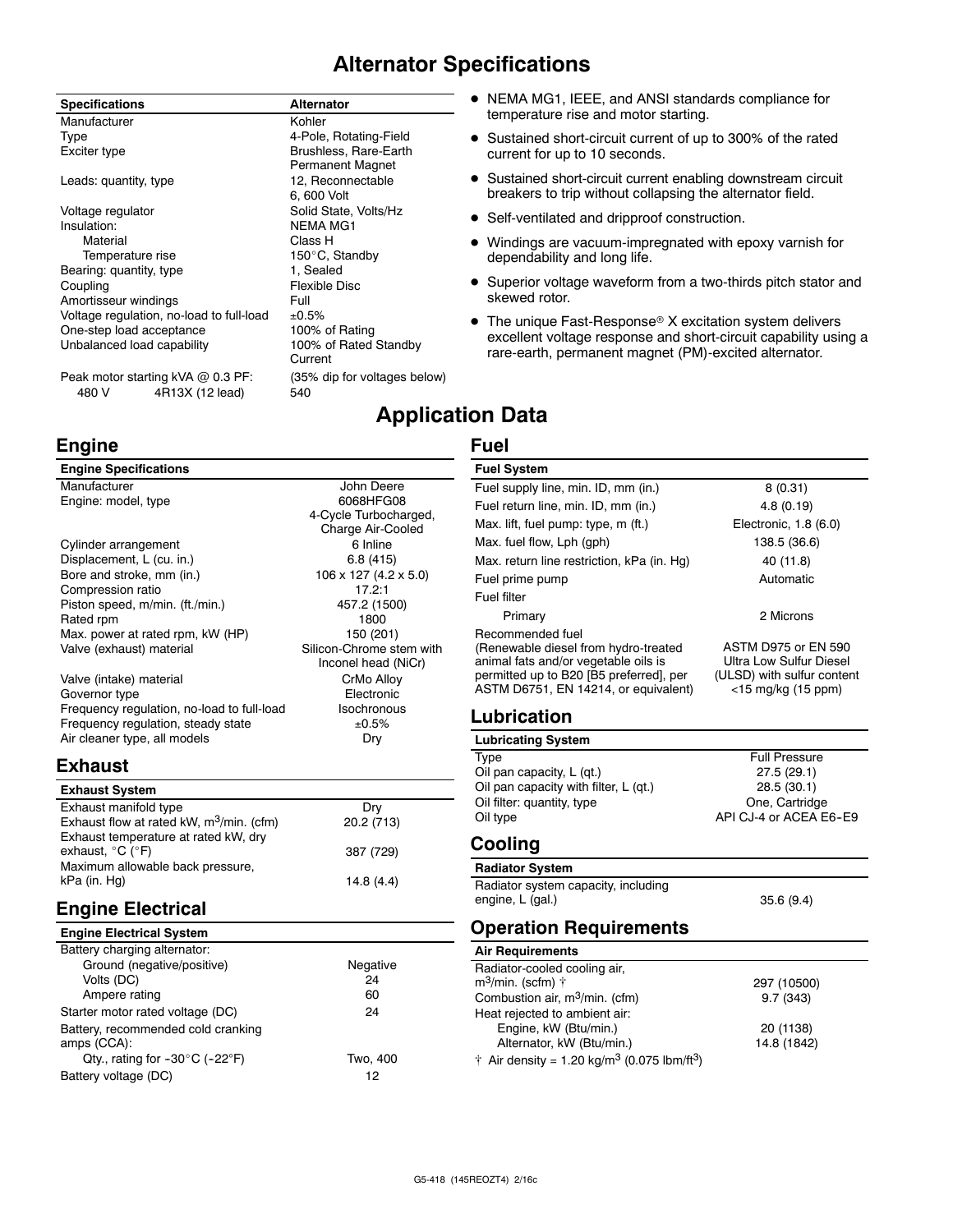#### **Fuel Consumption**

| Diesel, Lph (gph) at % load | <b>Standby</b><br>Ratings | Prime<br><b>Ratings</b> |
|-----------------------------|---------------------------|-------------------------|
| 100%                        | 34.0(9.4)                 | 32.5(8.6)               |
| 75%                         | 27.2(7.2)                 | 25.0(6.6)               |
| 50%                         | 19.3(5.1)                 | 17.8(4.7)               |
| 25%                         | $11.3$ $(3.0)$            | $10.6$ $(2.8)$          |
| $0\%$                       | 3.0(0.8)                  | 3.0(0.8)                |

**Note:** For continuous rating fuel consumption, use the prime ratings data.



#### **Decision-Maker<sup>®</sup> 3500 Paralleling Controller**

Provides advanced control, system monitoring, and system diagnostics for optimum performance and compatibility.

- Paralleling capability with bus sensing, first-on logic, synchronizer, and (isochronous, droop, and external controlled) load sharing
- Digital display with adjustable contrast and menu control provide easy local data access
- $\bullet$  Measurements are selectable in metric or English units
- Remote communication thru a PC via network or serial configuration
- $\bullet$  Controller supports Modbus® protocol
- $\bullet$  Integrated hybrid voltage regulator with  $\pm 0.5\%$  regulation
- $\bullet$  Potted circuitry for protection from vibration and debris
- $\bullet$  Built-in alternator thermal overload protection
- NFPA 110 Level 1 capability

### **Fuel and DEF Tanks**

- Subbase fuel tank for 24-hour run time with full load at prime rating (minimum).
- Fuel tank includes the fuel level gauge, fuel fill with lockable cap, and an atmospheric vent.
- The secondary containment tank's construction protects against fuel leaks or ruptures. The inner (primary) tank is sealed inside the outer (secondary) tank. The outer tank contains the fuel if the inner tank leaks or ruptures.

#### **Tank Specifications**

Diesel tank capacity **923 L (244 gal.)** DEF tank capacity 43.3 L (11.4 gal.) Recommended DEF AUS 32 according to ISO 22241-1

### **Available Voltage Selector Switch**



- $\bullet$  Voltage selector switch, 3-position lockable, wired for:
	- $0$  120/240 volt, 1 phase
	- $0$  120/208 volt, 3 phase
	- $O$  277/480 volt, 3 phase

Modbus<sup>®</sup> is a registered trademark of Schneider Electric.

### **Customer Connection Panel**



- Viewable generator set controller with security cover
- Emergency stop switch
- Shore power connector, 120 V, 15 amp (for battery charger(s) and battery heater)
- Shore power connector, 120 V, 20 amp (for block heater)
- Remote start connection
- $\bullet$  Mobile paralleling box connection
- Main line circuit breaker
	- o Reconnectable and selector switch models: Rating 600 amps, field adjustable based on voltage selected
	- o 600 volt models: Rating 250 amps, field adjustable
- Available Options, see page 4
	- d Two 15-amp 120 V, 1 phase, GFCI duplex receptacles (includes circuit breakers)
	- o Three 50-amp 240 V twistlock receptacles (includes circuit breakers)
	- d Color-coded camlock connectors

**Load Lug Connections, Qty., Min./Max., Rating**

2 load lug per phase #6-350MCM. 400 amp

### **Available Trailer**

(Available Options, see page 4)

- Dual-axle trailer with electric brake system on both axles with battery back-up breakaway system.
- DOT and TC (Transport Canada) compliant per current specifications published by both agencies, at the time of trailer manufacture.
- $\bullet$  2 5/16 in. ball hitch coupler with adaptability for an optional Lunette eye.
- $\bullet$  Lockable utility tool box with bottle jack, lug wrench, and fire extinguisher. Common key to enclosure.
- Running lights with 7-wire harness and connector.
- $\bullet$  Front tongue jack.
- Rear stabilizer trailer jacks.
- Weight bearing fenders up to 227 kg (500 lbs.)

#### **Trailer Specifications**

| Axle Rating | Dual, 2722 kg (6000 lb.) per axle   |
|-------------|-------------------------------------|
| Tires       | ST225/75R15 LRD                     |
|             | with 1152 kg (2540 lb.) load rating |
| Wheels      | Steel, $15 \times 6$ , 6-bolt       |

### **Available Field Draggable Skid**

(Available Options, see page 4)

• Heavy gauge steel skid with integrated drains and pull bars.